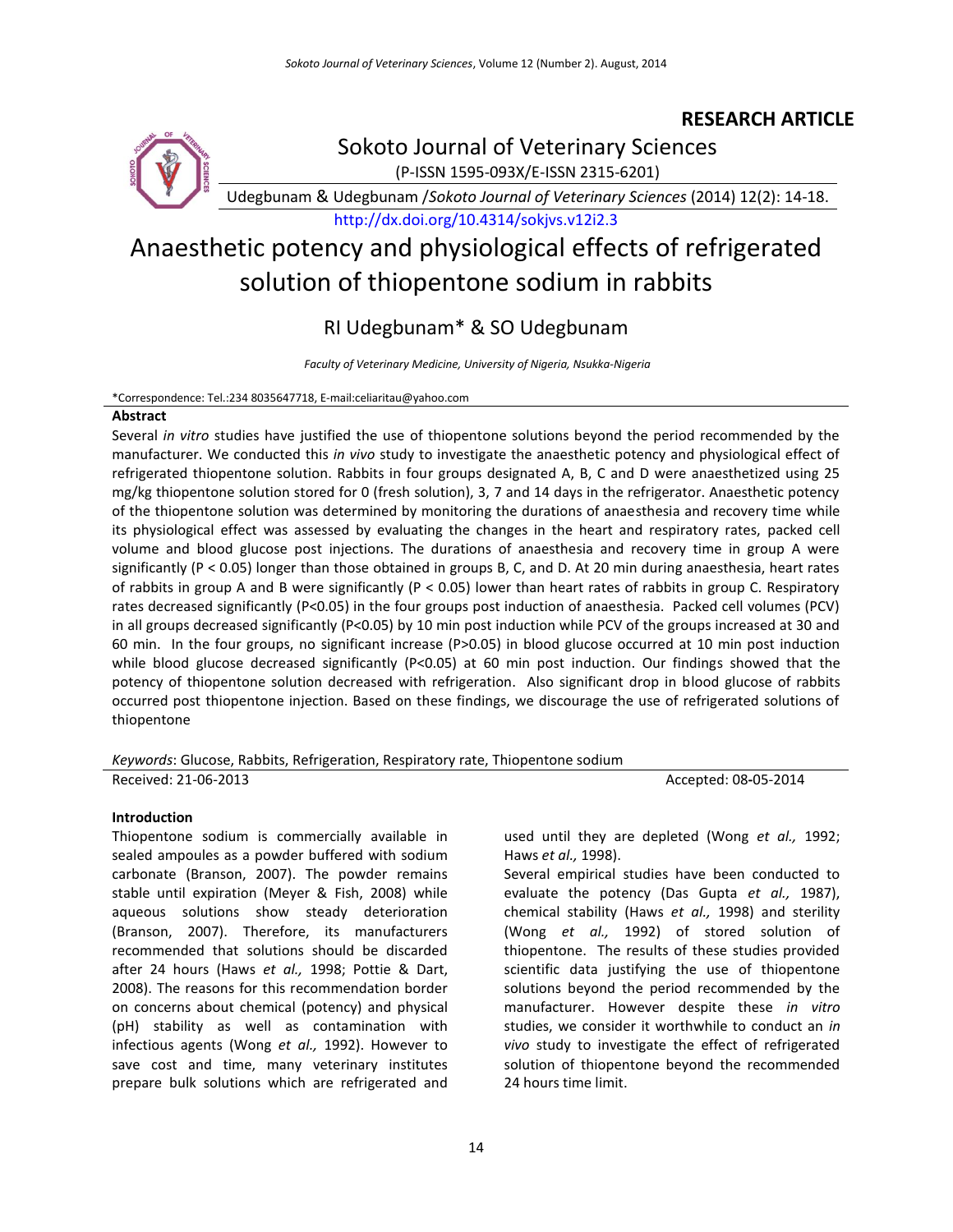In this study to ascertain the anaesthetic potency of refrigerated thiopentone sodium we compared the durations of anaesthesia and recovery time produced by freshly reconstituted and stored solution. The effects of the fresh and stored thiopentone solution on the heart and respiratory rates, packed cell volume and blood glucose were also evaluated and compared.

#### **Materials and methods**

Twenty 10 months old clinically healthy male New Zealand white rabbits of mean weight  $1.6 \pm 0.2$  kg were used for this study. They were housed individually in metal cages suspended above a concrete floor. Rabbits were kept to acclimatize for 2 weeks to the housing conditions and handling. After acclimatization, they were randomly assigned to four experimental groups (n=5) designated groups A, B, C and D. The experiment protocols were approved by the Animal Ethical Committee, University of Nigeria, Nsukka. Pre-experimental blood samples (1 ml) were collected from the jugular vein into bottles with Ethylenediaminetetraacetic acid (EDTA) for the determination of packed cell volume and blood glucose. Packed cell volume (PCV) was determined by the microhaematocrit method (Bain *et al.,* 2012) while blood glucose was determined by the glucose oxidase method (Julio & Mottola, 1995) using a hand held auto analyzer (Accucheck Adv. II Roche). The heart rate and respiratory rates were also determined. Heart rate was recorded with the help of a stethoscope while respiratory rate was determined by counting the thoracic excursion of the rabbits.

In group A, to induce anaesthesia 25 mg/kg (1%) freshly prepared thiopentone solution (Thiopentone® , Rotex medica, Germany) was injected through the jugular vein using a 23G needle. The solution was then stored in an airtight bottle for 14 days in the refrigerator. Subsequently, animals in groups B, C and D were anaesthetized by intravenous injection of 25 mg/kg thiopentone solutions stored for 3, 7 and 14 days.Post inductions of anaesthesia, the following were calculated.

#### *Duration of anaesthesia*

Time from loss of righting reflex to return of righting reflex.

#### *Recovery time*

Time from loss of righting reflex to assumption of standing posture.

#### *Heart and respiratory rates*

These were re-determined at 10, 20, 30 and 60 min post induction.

#### *Packed cell volume (PCV)*

Packed cell volumes of rabbits were re-determined at 10, 30 and 60 min post induction.

#### *Blood glucose*

Blood glucose of rabbits were re-determined at 10, 30 and 60 min post induction.

#### *Data analysis*

Changes in the heart and respiratory rates, packed cell volume (PCV) and blood glucose over time within groups were studied by comparing the means obtained at the different time points during anaesthesia with their respective baseline mean values using one-way analysis of variance (ANOVA) in SPSS version 15.0. Also the mean values of anaesthetic indices, PCV, glucose, heart rate and respiratory rates obtained were compared between groups using ANOVA. Tukey test was used for Posthoc comparison at probability less than 0.05.

#### **Results**

The durations of anaesthesia and recovery time in group A were significantly (P<0.05) longer than those obtained in groups B, C, and D (Table 1).

As shown in Table 2, slight decrease (P>0.05) in heart rate occurred following injection of thiopentone in groups A and B while heart rates increased slightly (P>0.05) in groups C and D. At 20 min during anaesthesia, heart rates of rabbits in group A and B were significantly ( $P < 0.05$ ) lower than heart rates of rabbits in group C. By 30 and 60 min of anaesthesia, no significant different ( $P > 0.05$ ) was noted in heart rates of the four groups. Respiratory rates of rabbits in all the groups decreased significantly (P<0.05) post induction of anaesthesia. At all time points during anaesthesia, the respiratory rates of all the groups were not significantly (P > 0.05) different.

Packed cell volume of rabbits in all groups decreased significantly (P<0.05) by 10 min post induction. However PCV of rabbits in the four groups were not significantly  $(P > 0.05)$  different (Table 3). No significant increase (P>0.05) in blood glucose occurred in the four groups at 10 min post induction while the blood glucose decreased significantly (P<0.05) at 60 min post induction. At 30 min post induction, blood glucose of groups B and C were significantly ( $P < 0.05$ ) lower than blood glucose in groups A and D (Table 4). At 60 min post induction, blood glucose of the four groups were significantly (P<0.05) lower than their respective baseline readings.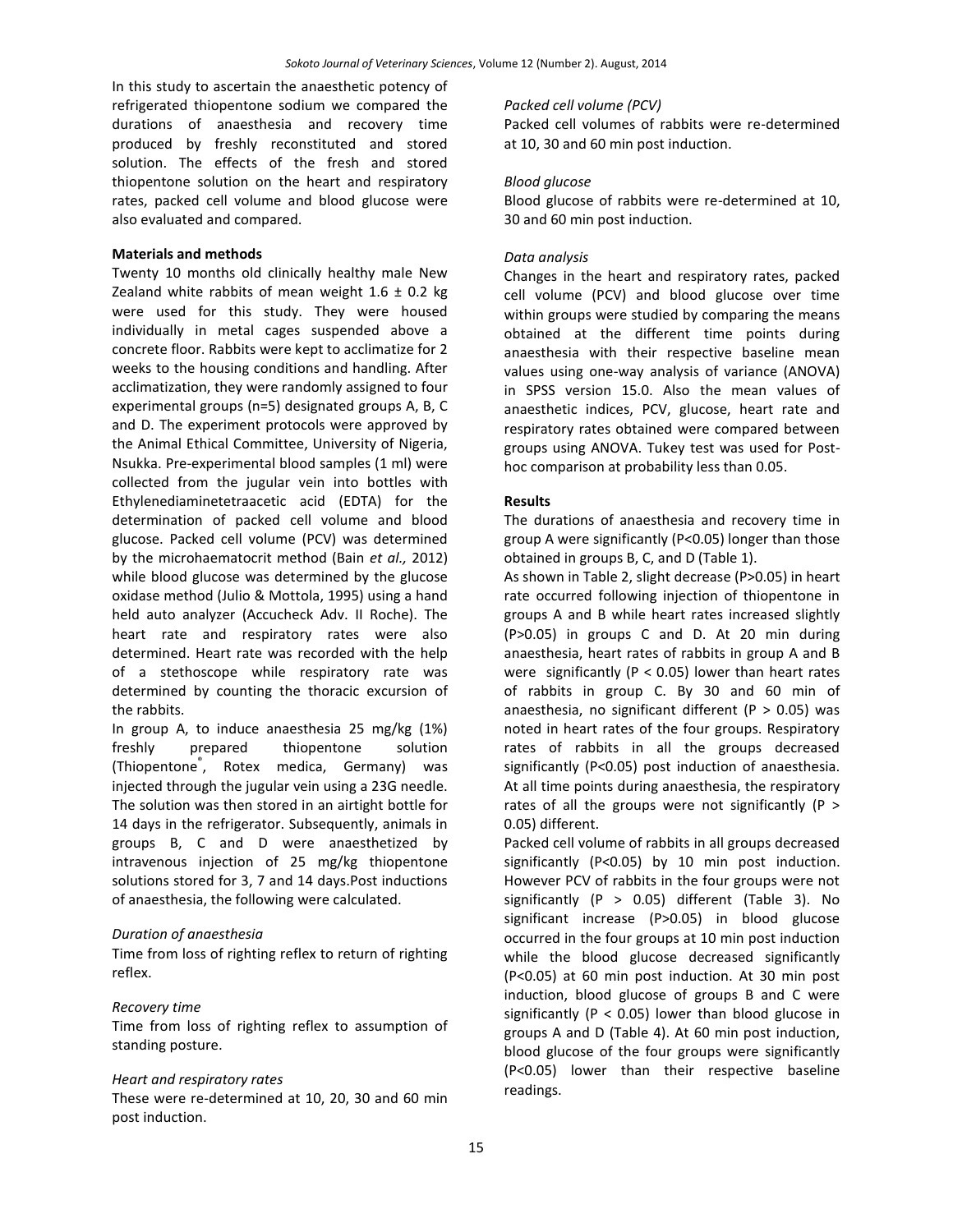| <b>Groups</b> | Storage duration of solution (days) | <b>Duration of anaesthesia</b> | Recovery time               |  |
|---------------|-------------------------------------|--------------------------------|-----------------------------|--|
|               |                                     | (min)                          | (min)                       |  |
| Α             |                                     | $37.6 \pm 1.7^a$               | $60.0 \pm 2.9^{\circ}$      |  |
| B             |                                     | $28.0 \pm 2.9^b$               | 50.7 ± 4.7 <sup>b</sup>     |  |
|               |                                     | $25.0 \pm 1.3^b$               | $47.7 \pm 1.7^b$            |  |
| D             | 14                                  | $21.7 \pm .2^{b}$              | $45.0 \pm 9.8$ <sup>b</sup> |  |

Superscripts<sup>a,b</sup> in a column indicate significant difference (P<0.05) between the group means

|  |  |  |  | Table 2: Vital parameters of rabbits pre and post thiopentone injection |
|--|--|--|--|-------------------------------------------------------------------------|
|--|--|--|--|-------------------------------------------------------------------------|

| <b>Studied parameters</b> | <b>Groups</b> | <b>Baseline</b><br>$(0 \text{ min})$ |                  | Time post induction (min)        |                  |                  |
|---------------------------|---------------|--------------------------------------|------------------|----------------------------------|------------------|------------------|
|                           |               |                                      | 10               | 20                               | 30               | 60               |
| Hearts rates              | A             | $266.7 \pm 32.1$                     | $250.7 \pm 22.2$ | $253.3 \pm 15.4^{\overline{a}5}$ | $259.3 \pm 15.3$ | $268.7 \pm 7.7$  |
| (beats/min)               | B             | $253.3 \pm 23.6$                     | $250.7 \pm 5.8$  | $229.3 \pm 4.7^{\circ}$          | $246.0 \pm 10.0$ | $257.3 \pm 15.1$ |
|                           |               | $229.3 \pm 25.4$                     | $268.7 \pm 25.7$ | $286.0 \pm 9.5^{\circ}$          | $280.0 \pm 2.3$  | $244.7 \pm 22.3$ |
|                           | D             | $253.3 \pm 11.9$                     | $271.3 \pm 35.6$ | $262.0 \pm 12.2^{ab}$            | $283.3 \pm 7.1$  | $285.3 \pm 7.1$  |
| Respiratory rates         | A             | $217.3 \pm 15.4$                     | $49.3 + 2.7$     | 54.0±11.4                        | $47.0 \pm 7.9$   | $150.7 \pm 43.5$ |
| (breaths/min)             | B             | $205.3 \pm 38.7$                     | $41.3 \pm 5.3$   | $39.3 \pm 2.9$                   | $41.3 \pm 1.3$   | $127.3 \pm 31.5$ |
|                           |               | $240.7 \pm 26.6$                     | $53.3 \pm 18.7$  | $74.7 \pm 27.1$                  | $58.0 + 7.2$     | $172.7 \pm 65.7$ |
|                           | D             | $165.0 \pm 38.6$                     | $39.3 \pm 3.7$   | $50.7 \pm 12.7$                  | $65.3 \pm 25.4$  | $114.0 \pm 51.2$ |

Asterisks\* in a row indicate significant difference (P<0.05) from baseline (time 0) value. Superscripts<sup>a,b</sup> in a column indicate significant difference (P<0.05) between the group mean

| Table 3: Packed cell volumes (%) of rabbits pre and post thiopentone injection |  |
|--------------------------------------------------------------------------------|--|
|                                                                                |  |

| <b>Groups</b> | Storage duration of solution | <b>Baseline</b><br>Time post |                  | induction        |                               |
|---------------|------------------------------|------------------------------|------------------|------------------|-------------------------------|
|               |                              | 0                            | $10 \text{ min}$ | $30 \text{ min}$ | <b>60 min</b>                 |
| А             |                              | $38.3 \pm 1.2$               | $34.8 \pm 0.7$   |                  | $38.0 \pm 1.5$ $39.7 \pm 1.4$ |
| B             |                              | $39.2 \pm 1.9$               | $35.7 \pm 2.3$   | $38.7 + 4.7$     | $39.2 + 2.3$                  |
|               |                              | $38.6 \pm 1.7$               | $35.1 \pm 1.1$   | $38.3 \pm 2.2$   | $38.6 \pm 1.2$                |
| D             | 14                           | $39.0 \pm 2.1$               | $35.5 \pm 0.8$   | $38.7 \pm 1.9$   | $38.3 \pm 0.3$                |

Asterisks<sup>\*</sup> in a row indicate significant difference (P<0.05) from baseline (time 0) value

|  |  |  |  | Table 4: Blood glucose (mg/dl) of rabbits pre and post thiopentone injection |  |
|--|--|--|--|------------------------------------------------------------------------------|--|
|  |  |  |  |                                                                              |  |

| <b>Groups</b> | Storage duration of solution | <b>Baseline</b>  | Time post        | induction                    |                 |
|---------------|------------------------------|------------------|------------------|------------------------------|-----------------|
|               |                              |                  | $10 \text{ min}$ | $30 \text{ min}$             | 60 min          |
| А             |                              | $138.2 \pm 5.3$  | $141.2 \pm 3.9$  | $135.3 \pm 7.8$ <sup>a</sup> | $116.0 \pm 4.0$ |
| B             |                              | $139.8 \pm 9.3$  | $142.1 \pm 4.8$  | $116.6 \pm 9.9^{b*}$         | $116.7 + 8.9$   |
| ◡             |                              | $140.2 \pm 16.0$ | $143.2 \pm 6.5$  | $113.0 \pm 13.1^{b*}$        | $115.7 \pm 6.4$ |
| D             | 14                           | $138.8 \pm 12.9$ | $141.8 \pm 2.4$  | $130.3 \pm 6.9^{\circ}$      | $104.7 \pm 4.9$ |

Asterisks<sup>\*</sup> in a row indicate significant difference (P<0.05) from baseline (time 0) value

Superscripts<sup>a,b</sup> in a column indicate significant difference (P<0.05) between the group means

#### **Discussion**

The five factors considered when evaluating the stability of a drug are chemical, microbiological, physical, therapeutic and toxicological stability (USPC, 1994). This study was centered on the therapeutic effect of refrigerated solution of thiopentone sodium. It was noted that the potency of thiopentone as assessed by the duration of

anaesthesia and recovery time decreased progressively with storage. This finding is in consonance with the documentation of Branson (2007) who opined that progressive loss of activity occurs as solution age. However, our finding is at variance with those of previous studies in which refrigerated solution of thiopentone were reported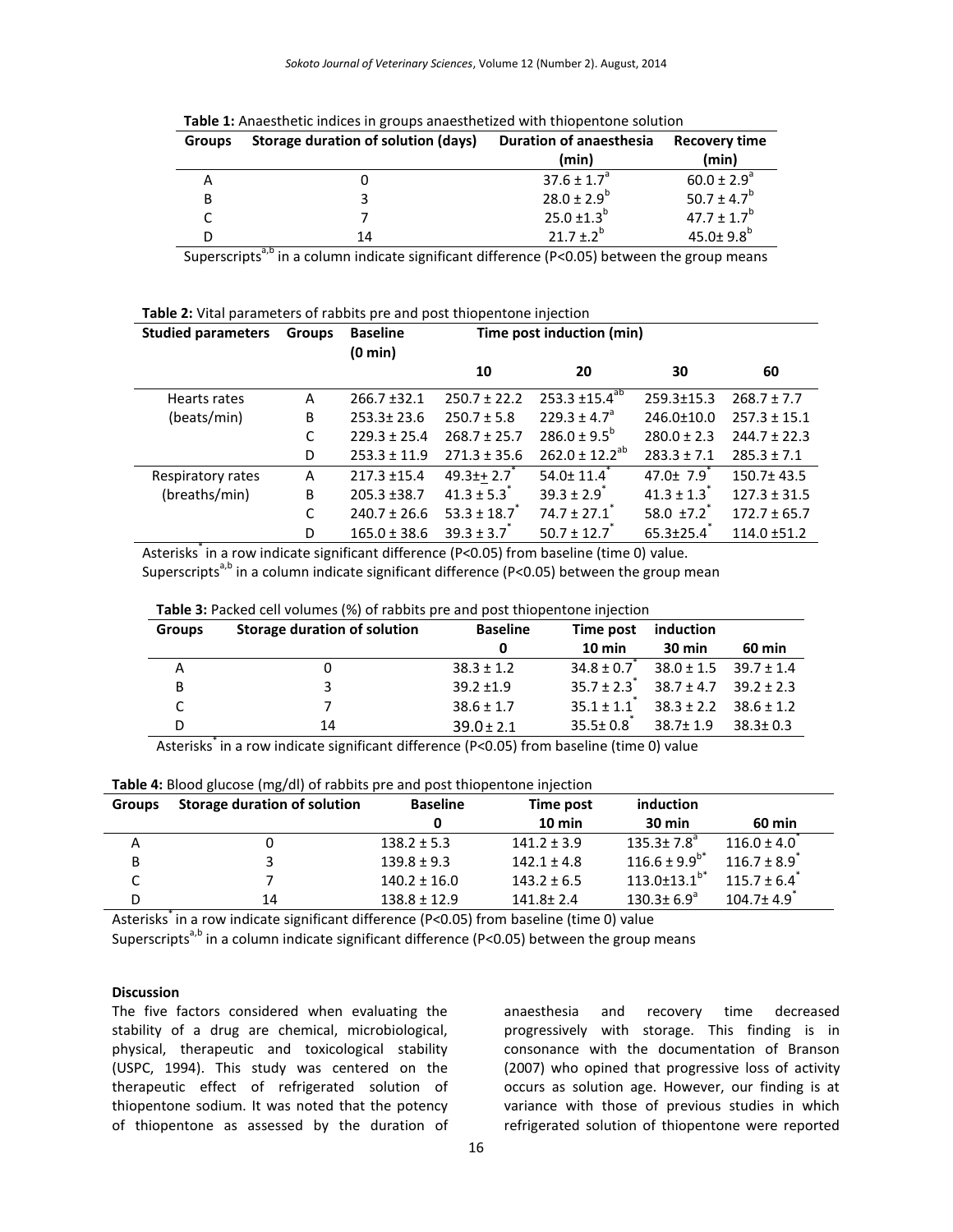to retain their potency for periods up to three months (Wong *et al.,* 1992). According to USP XXII, standard solutions of thiopentone should contain not less than 23.25 mg/ml of the 25 mg/ml labelled concentration (USPC, 1994). Thus to meet the criteria for chemical stability, this drug must remain within this specified limit of chemical stability and labelled potency (Haws *et al.,* 1998). Previous studies used more concentrated 2.5% (25 mg/ml) solutions compared to 1% (10 mg/ml) solution used in this study. We therefore suggest that the rapid loss of potency of the solution used in this study might be linked to the lower concentration of the reconstituted solution. However this claim needs to be further verified.

Thiopentone injection caused increase in heart rates of rabbits in groups injected with thiopentone solution stored for 7 and 14 days (groups C and D) while heart rate of the groups that received fresh solution and 3 days old solution (groups A and B) dropped. The cardiovascular effect noticed in groups C and D were expected. Intravenous injection of thiopentone leads to venodilation and peripheral pooling of blood (Reilly, 1994) as well as decrease in mean arterial pressure (MAP), decrease cardiac output and increase in heart rate (Huang *et al.,* 1997). Proffered reasons for increase in heart rate include baroreflex response to reduction in MAP (Aun *et al.,* 1993), sympathetic nerve stimulation post thiopentone injection (McGrath & Mackenzie, 1977) and cardio stimulation caused by hypercarbia (Huang *et al.,* 1997). The reason for the reduction in heart rates in group A and B is not clear. However, rapid injection of thiopentone produces high transient concentration of the drug in the myocardium (Huang *et al.,* 1997) and this does not allow enough time for compensatory sympathetically mediated increase in vascular tone (Seltzer *et al.,* 1980; Runciman *et al.,* 1990; Huang *et al.,* 1997). We therefore suspect that the rates of injection used in groups A and B were faster than those used in the other two groups. This might have affected the ability of rabbits in the first two groups to compensate for reduction MAP, thus the drop in their heart rates post injection of thiopentone.

Respiratory depression was observed in all the groups post administration of the drug. Similarly, earlier studies have shown that thiopentone injection caused pulmonary depression (Gaudy *et al.,*

1983; Huang *et al.,* 1997; Gargiulo *et al.,* 2012). This might lead to hypoxia in spontaneously breathing individuals (Gaudy *et al.,* 1983) as well as slight cardio stimulation (Huang *et al.,* 1997).

The packed cell volumes (PCV) of rabbits were monitored post thiopentone injection to assess both the physiological and adverse effects of the drug. The results obtained showed that during anaesthesia, PCV of rabbits decreased by 10 min in all groups while subsequent increase was noted from 30 min. Previously, Usenik & Cronkite (1965) reported that PCV decreased during thiopentone anaesthesia due to splenic sequestration of red blood cells. Going by these reports and the finding of this study, we conclude that the drop in PCV observed at 10 min was the normal response to thiopentone injection and not an adverse physiological effect.

Glucose homeostasis is maintained by a complex neuroendocrine mechanism (Toso *et al.,* 1993). According to Amar *et al.* (1993) the increase in blood glucose post thiopentone administration may be a consequence of non-adrenergically mediated increase in hepatic glucose release. Also Toso *et al.* (1993) demonstrated that plasma concentration of glucose raising hormones (adrenocorticotrophic hormone, cortisol and catecholamine) increased in dogs anaesthetized with thiopentone leading to increase in blood sugar level. This study showed that slight increase in blood glucose level occurred in all groups at 10 min while glucose level decreased significantly in all groups by 60 min post induction. Other studies have reported an increase in blood glucose after thiopentone injection (Amar *et al.,* 1993; Toso *et al.,* 1993; Lei *et al.,* 2009). No study has shown that blood glucose of animals decreased post thiopentone administration. We suggest that the decrease in blood glucose of rabbits may be due to inhibition of hepatic glucose release. This finding in our opinion is suggestive of an adverse effect.

In conclusion, Manufacturers of thiopentone recommended that solution should be discarded within 24 hours of reconstitution. Our finding showed that the potency of thiopentone solution decreased with refrigeration. Also significant drop in blood glucose of rabbits occurred post thiopentone injection. Based on these findings, we discourage the use of refrigerated solutions of thiopentone.